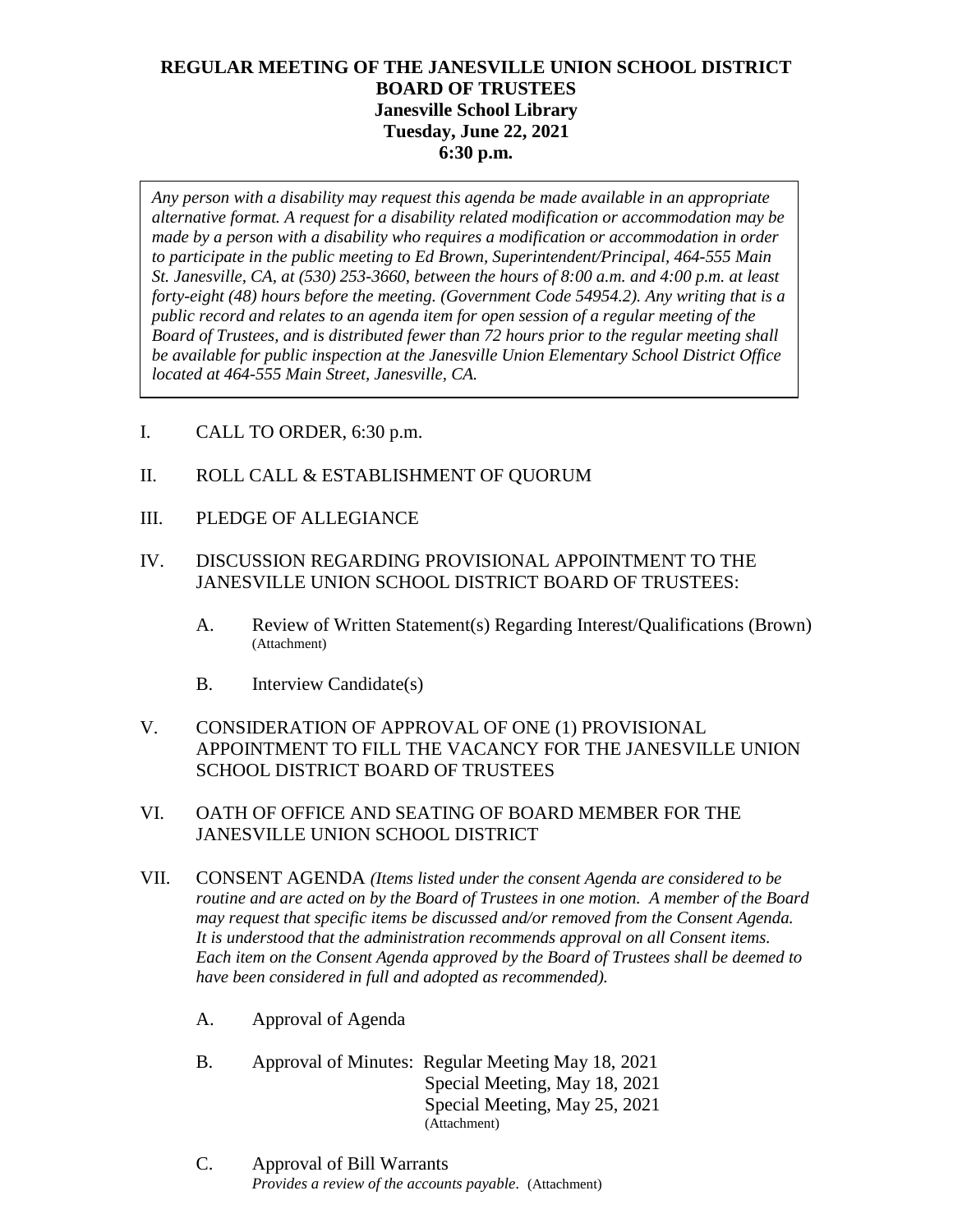## VIII. VISITORS

**Public-Input** – *During this portion of the meeting, any member of the public is permitted to make a brief statement, express his/her viewpoint, or ask a question regarding matters related to the school system. Three minutes may be allotted to each speaker and a maximum of twenty minutes to each subject matter.*

#### IX. REPORTS:

- A. Student Council Report
- B. PTO Boosters Report
- C. Janesville Teachers' Association (JTA) Report
- D. California School Employees' Association (CSEA) Report
- E. Enrollment Report (Attachment)
- F. School Site Council No June Meeting
- G. Business Cash Flow Update (Attachment)
- H. Superintendent Report

#### X. DISCUSSION/ACTION ITEMS:

- A. Recognition of Lara Amrein for Her 28 Years of Service at Janesville School (Brown)
- B. Recognition of Steve Bierman for His 24 Years of Service at Janesville School (Brown)
- C. Recognition of Ed Brown for His 5 Years of Service at Janesville School (Bailey)
- D. Offer/Sign Certificated Elementary Teaching Contract for 2021-2022:
	- David Teeter (Brown)
- E. Offer/Sign Certificated Elementary Teaching Contract for 2021-2022:
	- Brandon Shepherd (Brown)
- F. Approve the Janesville Union School District's (JUSD) 2021-22 Local Control Accountability Plan (LCAP), the 2019-2020 LCAP Annual Update and the Budget Overview for Parents (Kellogg) (Attachment)
- G. Approve the JUSD's Preliminary Budget for the 2021-2022 School Year (Kellogg) (Attachment)
- H. Resolution #21-20 Education Protection Account (Kellogg) (Attachment)
- I. Approve the 2021-22 Classified Management Salary Schedule (Brown) (Attachment)
- J. Approve the Chief of Maintenance & Operations Job Description (Brown) (Attachment)